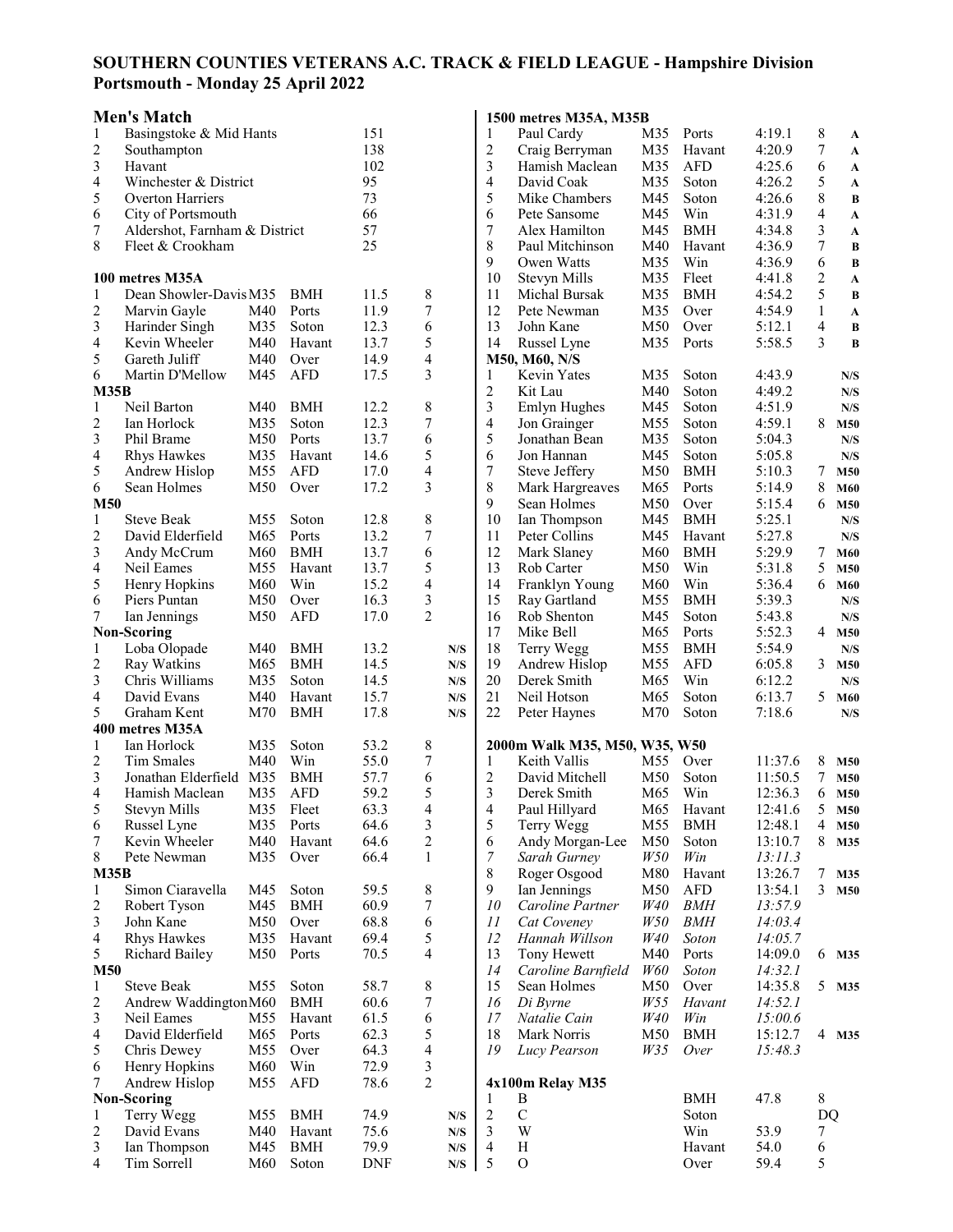|                         | <b>High Jump M35</b>  |            |            |                |                         |     |                                           | Shot N         |
|-------------------------|-----------------------|------------|------------|----------------|-------------------------|-----|-------------------------------------------|----------------|
| $\mathbf{1}$            | Neil Barton           | M40        | <b>BMH</b> | 1.65           | 8                       |     | $\mathbf{1}$                              | G              |
| $\overline{c}$          | <b>Brian Thompson</b> | M45        | Soton      | 1.60           | $\overline{7}$          |     | $\overline{c}$                            | J              |
| 3                       | Pete Sansome          | M45        | Win        | 1.55           | 6                       |     | $\overline{\mathbf{3}}$                   | J              |
| 4                       | Craig Berryman        | M35        | Havant     | 1.40           | 5                       |     | $\overline{4}$                            | R              |
| 5                       | Gareth Juliff         | M40        | Over       | 1.20           | $\overline{4}$          |     | 5                                         | N              |
|                         | M50                   |            |            |                |                         |     | 6                                         | Iέ             |
| $\mathbf{1}$            | Andrew WaddingtonM60  |            | <b>BMH</b> | 1.55           | 8                       |     | 7                                         | K              |
| $\overline{c}$          | David Vosser          | M60        | Win        | 1.35           | $\overline{7}$          |     | 8                                         | C              |
| 3                       | Michael Coker         | M65        | Soton      | 1.30           | 6                       |     | 9                                         | P              |
| $\overline{\mathbf{4}}$ | Paul Hillyard         | M65        | Havant     | 1.20           | 5                       |     | M50                                       |                |
| 5                       | Piers Puntan          | M50        | Over       | 1.00           | $\overline{4}$          |     | $\mathbf{1}$                              | R              |
|                         | <b>Long Jump M35</b>  |            |            |                |                         |     | $\overline{c}$                            | A              |
| $\,1$                   | Neil Barton           | M40        | <b>BMH</b> | 6.12           | 8                       |     | $\overline{\mathbf{3}}$                   | N              |
| $\overline{c}$          | Loba Olopade          | M40        | <b>BMH</b> | 4.67           |                         | N/S | 4                                         | P              |
| 3                       | Pete Sansome          | M45        | Win        | 4.48           | 7                       |     | 5                                         | A              |
| $\overline{4}$          | <b>Brian Thompson</b> | M45        | Soton      | 4.40           | 6                       |     | 6                                         | A              |
| 5                       | Kit Lau               | M40        | Soton      | 4.09           |                         | N/S | 7                                         | R              |
| 6                       | Gareth Juliff         | M40<br>M40 | Over       | 3.24           | 5                       |     | 8                                         | J <sub>0</sub> |
| $\overline{7}$          | Kevin Wheeler         | Havant     | 2.64       | $\overline{4}$ |                         |     | Non-S                                     |                |
|                         | M50                   |            |            |                |                         |     | 1                                         | A              |
| 1                       | Andy McCrum           | M60        | <b>BMH</b> | 4.31           | 8                       |     | $\overline{c}$                            | N              |
| $\overline{c}$          | Derek Warn            | M55        | Soton      | 3.76           | 7                       |     | $\overline{3}$                            | $\mathbf{P}$   |
| 3                       | Andrew Hislop         | M55        | AFD        | 3.12           | 6                       |     |                                           | Hamn           |
| 4                       | Piers Puntan          | M50        | Over       | 1.96           | 5                       |     | $\mathbf{1}$                              | J              |
|                         | M60                   |            |            |                |                         |     | $\overline{c}$                            | N              |
| $\mathbf{1}$            | Andrew Waddington M60 |            | <b>BMH</b> | 4.31           | 8                       |     | $\overline{\mathbf{3}}$                   | G              |
| $\overline{c}$          | Henry Hopkins         | M60        | Win        | 3.91           | $\overline{7}$          |     | $\overline{\mathbf{4}}$                   | P              |
| $\overline{\mathbf{3}}$ | Michael Coker         | M65        | Soton      | 3.90           | 6                       |     | 5                                         | J <sub>0</sub> |
| 4                       | Paul Hillyard         | M65        | Havant     | 3.33           | 5                       |     | 6                                         | Ιa             |
| 5                       | Allan Leiper          | M60        | AFD        | 3.32           | 4                       |     | M50                                       |                |
| 6                       | David Haines          | M80        | Fleet      | 2.79           | $\overline{\mathbf{3}}$ |     | $\,1$                                     | R              |
|                         |                       |            |            |                |                         |     | $\overline{c}$<br>$\overline{\mathbf{3}}$ | A              |
|                         |                       |            |            |                |                         |     |                                           | P              |
|                         |                       |            |            |                |                         |     | $\overline{\mathbf{4}}$                   | A              |
|                         |                       |            |            |                |                         |     | 5                                         | N              |
|                         |                       |            |            |                |                         |     | 6<br>$\overline{7}$                       | N              |
|                         |                       |            |            |                |                         |     |                                           | $\Gamma$       |
|                         |                       |            |            |                |                         |     | 8<br>9                                    | P<br>S         |
|                         |                       |            |            |                |                         |     |                                           |                |
|                         |                       |            |            |                |                         |     |                                           |                |

|                         | Shot M35           |     |            |       |                  |             |
|-------------------------|--------------------|-----|------------|-------|------------------|-------------|
| $\mathbf{1}$            | Graham Lay         | M45 | Soton      | 11.46 | 8                |             |
| $\overline{c}$          | John Dickinson     | M35 | <b>BMH</b> | 10.87 | $\boldsymbol{7}$ |             |
| 3                       | Jeremy Clifton     | M45 | Win        | 9.50  | 6                |             |
| 4                       | Robert Tyson       | M45 | <b>BMH</b> | 9.26  |                  | N/S         |
| 5                       | Neil Fitzpatrick   | M35 | Havant     | 8.69  | 5                |             |
| 6                       | Ian Jennings       | M50 | <b>AFD</b> | 8.64  | $\overline{4}$   |             |
| 7                       | Kit Lau            | M40 | Soton      | 8.02  |                  | ${\bf N/S}$ |
| 8                       | Chris Tildesley    | M35 | Ports      | 7.58  | 3                |             |
| 9                       | Peter Newman       | M40 | Over       | 5.93  | $\overline{2}$   |             |
| M50                     |                    |     |            |       |                  |             |
| $\mathbf{1}$            | Rafer Joseph       | M50 | <b>BMH</b> | 12.56 | 8                |             |
| $\overline{c}$          | Allan Leiper       | M60 | <b>AFD</b> | 12.38 | 7                |             |
| 3                       | Mike Marchant      | M55 | Win        | 10.59 | 6                |             |
| 4                       | Peter Evans        | M50 | Fleet      | 9.77  | 5                |             |
| 5                       | Andy Hall          | M70 | Havant     | 9.22  | $\overline{4}$   |             |
| 6                       | Andrew Turner      | M55 | Soton      | 8.57  | 3                |             |
| 7                       | Richard Healey     | M65 | Ports      | 8.46  | $\overline{c}$   |             |
| 8                       | John Kane          | M50 | Over       | 5.84  | $\mathbf{1}$     |             |
|                         | Non-Scoring (5kg)  |     |            |       |                  |             |
| $\mathbf{1}$            | Andy McCrum        | M60 | <b>BMH</b> | 10.18 |                  | N/S         |
| $\overline{\mathbf{c}}$ | Nigel Hooker       | M65 | G&G        | 8.65  |                  | N/S         |
| 3                       | <b>Phil Gowers</b> | M50 | Ports      | 7.23  |                  | N/S         |
|                         | <b>Hammer M35</b>  |     |            |       |                  |             |
| $\mathbf{1}$            | John Dickinson     | M35 | <b>BMH</b> | 31.04 | 8                |             |
| $\overline{\mathbf{c}}$ | Neil Fitzpatrick   | M35 | Havant     | 28.47 | 7                |             |
| 3                       | Graham Lay         | M45 | Soton      | 26.23 | 6                |             |
| 4                       | Peter Evans        | M50 | Fleet      | 21.10 | 5                |             |
| 5                       | Jeremy Clifton     | M45 | Win        | 18.72 | 4                |             |
| 6                       | Ian Jennings       | M50 | <b>AFD</b> | 16.73 | 3                |             |
| <b>M50</b>              |                    |     |            |       |                  |             |
| $\mathbf{1}$            | Rafer Joseph       | M50 | <b>BMH</b> | 44.32 | 8                |             |
| $\overline{\mathbf{c}}$ | Andy Hall          | M70 | Havant     | 39.17 | $\boldsymbol{7}$ |             |
| 3                       | Paul Kelly         | M50 | Fleet      | 38.53 | 6                |             |
| 4                       | Allan Leiper       | M60 | <b>AFD</b> | 30.93 | 5                |             |
| 5                       | Nigel Hooker       | M65 | G&G        | 30.80 |                  | N/S         |
| 6                       | Mike Marchant      | M55 | Win        | 25.23 | 4                |             |
| 7                       | Derek Warn         | M55 | Soton      | 24.70 | $\mathfrak{Z}$   |             |
| 8                       | Piers Puntan       | M50 | Over       | 17.17 | $\overline{2}$   |             |
| 9                       | Steve Jeffery      | M50 | <b>BMH</b> | 10.81 |                  | N/S         |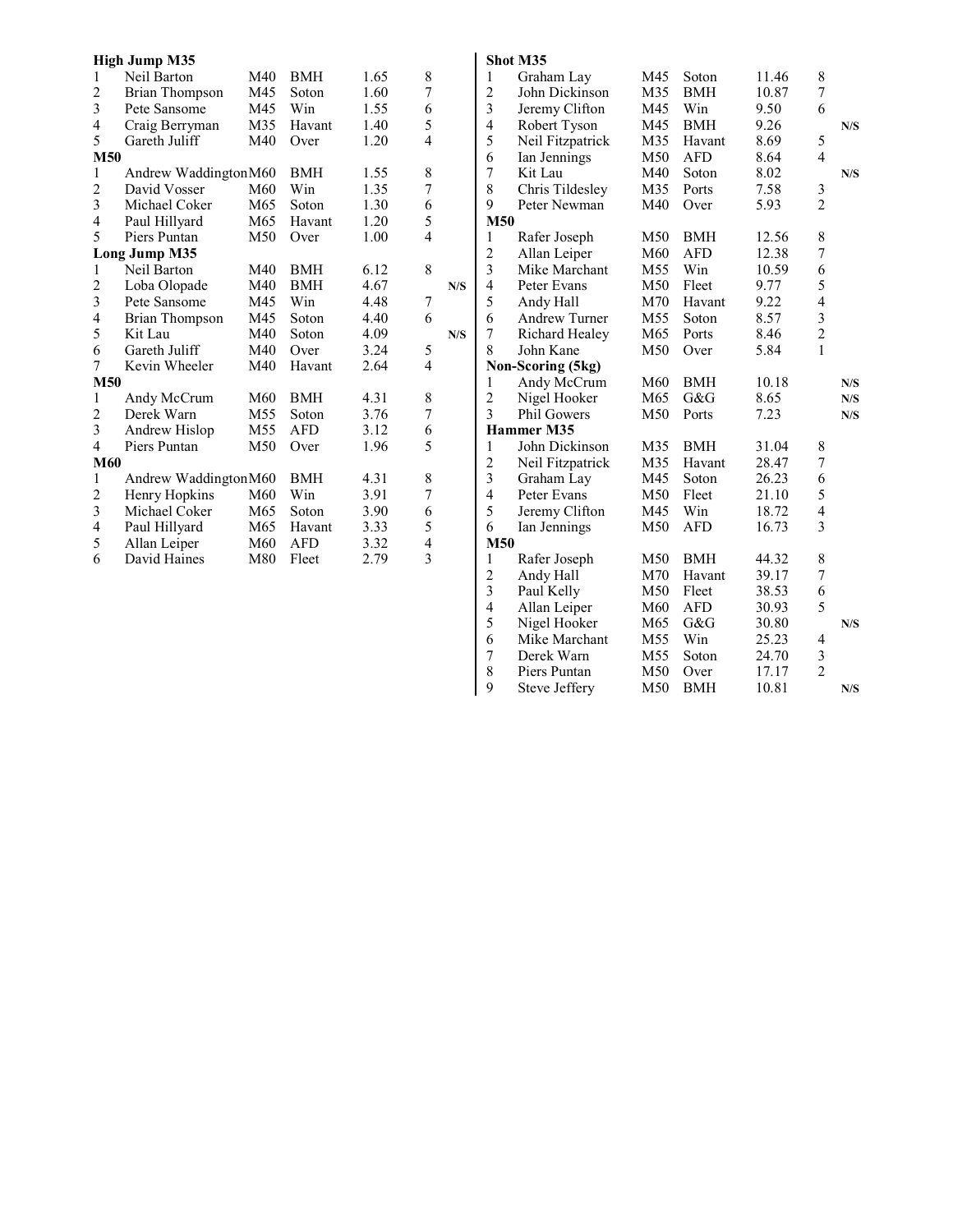## **SOUTHERN COUNTIES VETERANS A.C. TRACK & FIELD LEAGUE - Hampshire Division Portsmouth - Monday 25 April 2022**

|                     | <b>Women's Match</b>                    |                 |            |                |                 |                |                       | 2000m Walk M35, M50, W35, W50      |                 |                     |              |                                 |            |
|---------------------|-----------------------------------------|-----------------|------------|----------------|-----------------|----------------|-----------------------|------------------------------------|-----------------|---------------------|--------------|---------------------------------|------------|
| 1                   | Southampton                             |                 |            | 153            |                 |                | 1                     | Keith Vallis                       | M55             | Over                | 11:37.6      |                                 |            |
| 2                   | Winchester & District                   |                 |            | 138            |                 |                | $\overline{c}$        | David Mitchell                     | M50             | Soton               | 11:50.5      |                                 |            |
| 3                   | Basingstoke & Mid Hants                 |                 |            | 103            |                 |                | 3                     | Derek Smith                        | <i>M</i> 65     | Win                 | 12:36.3      |                                 |            |
| 4                   | Aldershot, Farnham & District           |                 |            | 78             |                 |                | $\boldsymbol{4}$      | Paul Hillyard                      | M65             | Havant              | 12:41.6      |                                 |            |
| 5                   | Havant                                  |                 |            | 55             |                 |                | 5                     | Terry Wegg                         | M55             | <b>BMH</b>          | 12:48.1      |                                 |            |
| 6                   | City of Portsmouth                      |                 |            | 49             |                 |                | 6                     | Andy Morgan-Lee                    | M50             | Soton               | 13:10.7      |                                 |            |
| 7                   | Overton Harriers                        |                 |            | 18             |                 |                | 7                     | Sarah Gurney                       | W <sub>50</sub> | Win                 | 13:11.3      | 8                               | <b>W50</b> |
| 8                   | Fleet & Crookham                        |                 |            | $\overline{0}$ |                 |                | $\boldsymbol{\delta}$ | Roger Osgood                       | M80             | Havant              | 13:26.7      |                                 |            |
|                     | 100 metres W35A                         |                 |            |                |                 |                | 9                     | Ian Jennings                       | M50             | <b>AFD</b>          | 13:54.1      |                                 |            |
| $\mathbf{1}$        | Emily Fry                               | W35             | Soton      | 13.6           | 8               |                | 10                    | Caroline Partner                   | W40             | <b>BMH</b>          | 13:57.9      | 8                               | W35        |
| 2                   | Kathryn Miles                           | W45             | Win        | 14.2           | $\overline{7}$  |                | 11                    | Cat Coveney                        | W50             | <b>BMH</b>          | 14:03.4      | $\tau$                          | <b>W50</b> |
| $\mathfrak{Z}$      | Sarah Al-Romaithi                       | W35             | Havant     | 14.7           | 6               |                | 12                    | Hannah Willson                     | W40             | Soton               | 14:05.7      | $7\phantom{.0}$                 | W35        |
| 4                   | Lindsay Badman                          | W40             | <b>AFD</b> | 15.3           | 5               |                | 13                    | Tony Hewett                        | <i>M40</i>      | Ports               | 14:09.0      |                                 |            |
| 5                   | <b>Emily Clements</b>                   | W40             | Ports      | 15.5           | $\overline{4}$  |                | 14                    | Caroline Barnfield                 | W60             | Soton               | 14:32.1      |                                 | 6 W50      |
| 6                   | Lucy Pearson                            | W35             | Over       | 17.3           | 3               |                | 15                    | Sean Holmes                        | M50             | Over                | 14:35.8      |                                 |            |
| 7                   | Jane Vickers                            | W45             | <b>BMH</b> | 18.6           | $\overline{2}$  |                | 16                    | Di Byrne                           | W <sub>55</sub> | Havant              | 14:52.1      | 5                               | <b>W50</b> |
| W35B                |                                         |                 |            |                |                 |                | 17                    | Natalie Cain                       | W40             | Win                 | 15:00.6      |                                 | 6 W35      |
| $\mathbf{1}$        | Joy Wright                              | W40             | Soton      | 14.4           | $\,$ $\,$       |                | 18                    | Mark Norris                        | M50             | <b>BMH</b>          | 15:12.7      |                                 |            |
| 2                   | Christine Halls                         | W35             | <b>BMH</b> | 15.2           | $\overline{7}$  |                | 19                    | Lucy Pearson                       | W35             | Over                | 15:48.3      | 5                               | W35        |
| $\mathfrak{Z}$      | Kelly Roberts<br>Amanda Smith           | W45             | <b>AFD</b> | 15.8           | 6<br>5          |                |                       |                                    |                 |                     |              |                                 |            |
| 4<br><b>W50</b>     |                                         | W50             | Win        | 17.6           |                 |                |                       | 4x100m Relay W35                   |                 |                     |              |                                 |            |
| 1                   |                                         | W <sub>55</sub> | Soton      | 14.8           | 8               |                | 1<br>$\overline{2}$   | $\mathsf{C}$<br>$\mathbf{A}$       |                 | Soton<br><b>AFD</b> | 59.8<br>62.4 | $\,$ 8 $\,$<br>$\boldsymbol{7}$ |            |
|                     | <b>Tracy Bezance</b><br>Janet Dickinson | W <sub>55</sub> | Soton      | 15.6           |                 |                | 3                     | W                                  |                 | Win                 | 63.3         | 6                               |            |
| 2<br>3              |                                         | W50             | Ports      |                | 7               | N/S            | 4                     | ${\bf P}$                          |                 | Ports               | 63.7         | 5                               |            |
|                     | Jayne Anscombe                          | W60             | <b>AFD</b> | 16.0<br>16.2   | 6               |                | 5                     | $\boldsymbol{B}$                   |                 | <b>BMH</b>          | 66.9         | $\overline{4}$                  |            |
| $\overline{4}$<br>5 | Angela Owen<br>Moira West               | W70             | Win        |                | 5               |                |                       |                                    |                 |                     |              |                                 |            |
| 6                   |                                         | W <sub>60</sub> | Soton      | 16.3<br>18.1   |                 | ${\bf N/S}$    |                       |                                    |                 |                     |              |                                 |            |
| $\tau$              | Vicky Bright                            | W70             | Havant     | 28.8           | 4               |                |                       | <b>High Jump W35</b><br>Joy Wright | W40             | Soton               | 1.30         | 8                               |            |
|                     | Marilyn Crocker<br>400 metres W35A      |                 |            |                |                 |                | 1<br>$\overline{2}$   | Natasha Norris                     | W45             | <b>AFD</b>          | 1.20         | 7                               |            |
| $\mathbf{1}$        | Joy Wright                              | W40             | Soton      | 62.7           | $\,$ 8 $\,$     |                | 3                     | Heather Sheffield                  | W40             | Win                 | 1.00         | 6                               |            |
| $\overline{c}$      | Mitch Lloyd                             | W45             | <b>BMH</b> | 67.9           | $\overline{7}$  |                | W50                   |                                    |                 |                     |              |                                 |            |
| $\mathfrak{Z}$      | Sue True                                | W45             | Win        | 70.5           | 6               |                | 1                     | Janet Dickinson                    | W <sub>55</sub> | Soton               | 1.15         | 8                               |            |
| 4                   | Jennifer Temple                         | W35             | <b>AFD</b> | 74.0           | 5               |                | $\overline{c}$        | Fiona Bolton                       | W <sub>50</sub> | Win                 | 1.10         | $\tau$                          |            |
| 5                   | Sarah Al-Romaithi                       | W35             | Havant     | 74.8           | $\overline{4}$  |                | 3                     | Cat Coveney                        | W50             | <b>BMH</b>          | .85          | 6                               |            |
| 6                   | Samantha Smith                          | W <sub>50</sub> | Ports      | 76.4           | 3               |                | <b>W60</b>            |                                    |                 |                     |              |                                 |            |
| 7                   | Lucy Pearson                            | W35             | Over       | 85.7           | $\overline{2}$  |                | 1                     | Moira West                         | W70             | Win                 | 1.00         | $\,$ 8 $\,$                     |            |
|                     | W35B, W50                               |                 |            |                |                 |                | $\overline{c}$        | Vicky Bright                       | W60             | Soton               | 1.00         | $\boldsymbol{7}$                |            |
| 1                   | Philippa Aukett                         | W35             | Soton      | 66.0           | 8               | W35            | 3                     | Marilyn Crocker                    | W70             | Havant              | .85          | 6                               |            |
| 2                   | <b>Christine Halls</b>                  | W35             | <b>BMH</b> | 70.8           | $7\phantom{.0}$ | W35            | 4                     | Dawn Cobbett                       | W <sub>60</sub> | <b>AFD</b>          | <b>NM</b>    |                                 |            |
| 3                   | Jayne Anscombe                          | W <sub>50</sub> | Ports      | 75.5           | 8               | <b>W50</b>     |                       |                                    |                 |                     |              |                                 |            |
| 4                   | Charlotte Hoskins                       | W40             | Win        | 75.9           | 6               | W35            |                       | <b>Triple Jump W35</b>             |                 |                     |              |                                 |            |
| 5                   | <b>Kelly Roberts</b>                    | W45             | AFD        | 79.9           | 5               | W35            | 1                     | Becky Mulley                       | W40             | Soton               | 8.68         | 8                               |            |
| 6                   | Sarah Gurney                            | W <sub>50</sub> | Win        | 83.4           | $\tau$          | <b>W50</b>     | 2                     | Christine Halls                    | W35             | <b>BMH</b>          | 8.45         | 7                               |            |
| 7                   | Vicky Bright                            | W60             | Soton      | 98.6           | 6               | W50            | 3                     | Kathryn Miles                      | W45             | Win                 | 6.66         | 6                               |            |
|                     | 1500 metres W35A, W35B, W50, W60, N/S   |                 |            |                |                 |                | 4                     | Lindsay Badman                     | W40             | AFD                 | 6.14         | 5                               |            |
| 1                   | Roanna Vickers                          | W35             | Ports      | 4:53.7         | 8               | A              |                       |                                    |                 |                     |              |                                 |            |
| 2                   | Lucy Short                              | W35             | Soton      | 5:01.4         | 7               | A              | <b>W50</b>            |                                    |                 |                     |              |                                 |            |
| 3                   | Lucy Elliott                            | W <sub>55</sub> | Win        | 5:02.5         | 8               | W50            | 1                     | Fiona Bolton                       | W50             | Win                 | 6.11         | 8                               |            |
| 4                   | Alice Burch                             | W35             | Soton      | 5:12.9         | 8               | B              | 2                     | Vicky Bright                       | W60             | Soton               | 5.84         | 7                               |            |
| 5                   | Jane Gandee                             | W50             | Win        | 5:13.3         | 6               | A              | 3                     | Cat Coveney                        | W50             | <b>BMH</b>          | 4.40         | 6                               |            |
| 6                   | Christine Halls                         | W35             | <b>BMH</b> | 5:19.7         | 5               | A              | 4                     | Di Byrne                           | W <sub>55</sub> | Havant              | 4.33         | 5                               |            |
| 7                   | Emma Jolley                             | W40             | Ports      | 5:20.0         | 7               | B              |                       |                                    |                 |                     |              |                                 |            |
| $\,8\,$             | Mitch Lloyd                             | W45             | <b>BMH</b> | 5:31.0         | 6               | B              |                       | Hammer W35                         |                 |                     |              |                                 |            |
| 9                   | Charlotte Hoskins                       | W40             | Win        | 5:41.1         | 5               | $\bf{B}$       | 1                     | <b>Shelley Parr</b>                | W35             | Win                 | 24.32        | 8                               |            |
| 10                  | Emma Carter                             | W50             | Win        | 5:48.9         |                 | N/S            | 2                     | Janet Dickinson                    | W <sub>55</sub> | Soton               | 23.53        | 7                               |            |
| 11                  | Cath Wheeler                            | W60             | Over       | 5:52.0         | 8               | W60            | 3                     | Claire Wood                        | W45             | <b>AFD</b>          | 13.38        | 6                               |            |
| 12                  | Jennifer Temple                         | W35             | AFD        | 6:01.9         | $\overline{4}$  | A              | 4                     | Caroline Partner                   | W40             | <b>BMH</b>          | 8.54         | 5                               |            |
| 13                  | Mary Blount                             | W50             | Ports      | 6:04.1         | $\tau$          | <b>W50</b>     |                       |                                    |                 |                     |              |                                 |            |
| 14                  | Cat Coveney                             | W50             | <b>BMH</b> | 6:19.0         | 6               | <b>W50</b>     | <b>W50</b>            |                                    |                 |                     |              |                                 |            |
| 15                  | Di Byrne                                | W <sub>55</sub> | Havant     | 6:31.6         | 5 <sup>5</sup>  | <b>W50</b>     | 1                     | Deborah Montgomery W50             |                 | <b>BMH</b>          | 30.67        | 8                               |            |
| 16                  | Jane Vickers                            | W45             | <b>BMH</b> | 7:00.0         |                 | N/S            | 2                     | Roz Hutton                         | W70             | Soton               | 22.50        | $\boldsymbol{7}$                |            |
| 17                  | Coral Aukett                            | W60             | Soton      | 7:24.8         | 7               | <b>W60</b>     | 3                     | Christine Strode                   | W65             | Havant              | 22.18        | 6                               |            |
| 18                  | Dawn Cobbett                            | W60             | <b>AFD</b> | 8:09.6         | 6               | $\mathbf{W60}$ | 4                     | Sue Hume                           | W65             | Win                 | 18.59        | 5                               |            |
| 19                  | Marilyn Crocker                         | W70             | Havant     | 10:42.2        | 5 <sup>7</sup>  | <b>W60</b>     | 5                     | Dawn Cobbett                       | W60             | <b>AFD</b>          | 11.71        | $\overline{4}$                  |            |